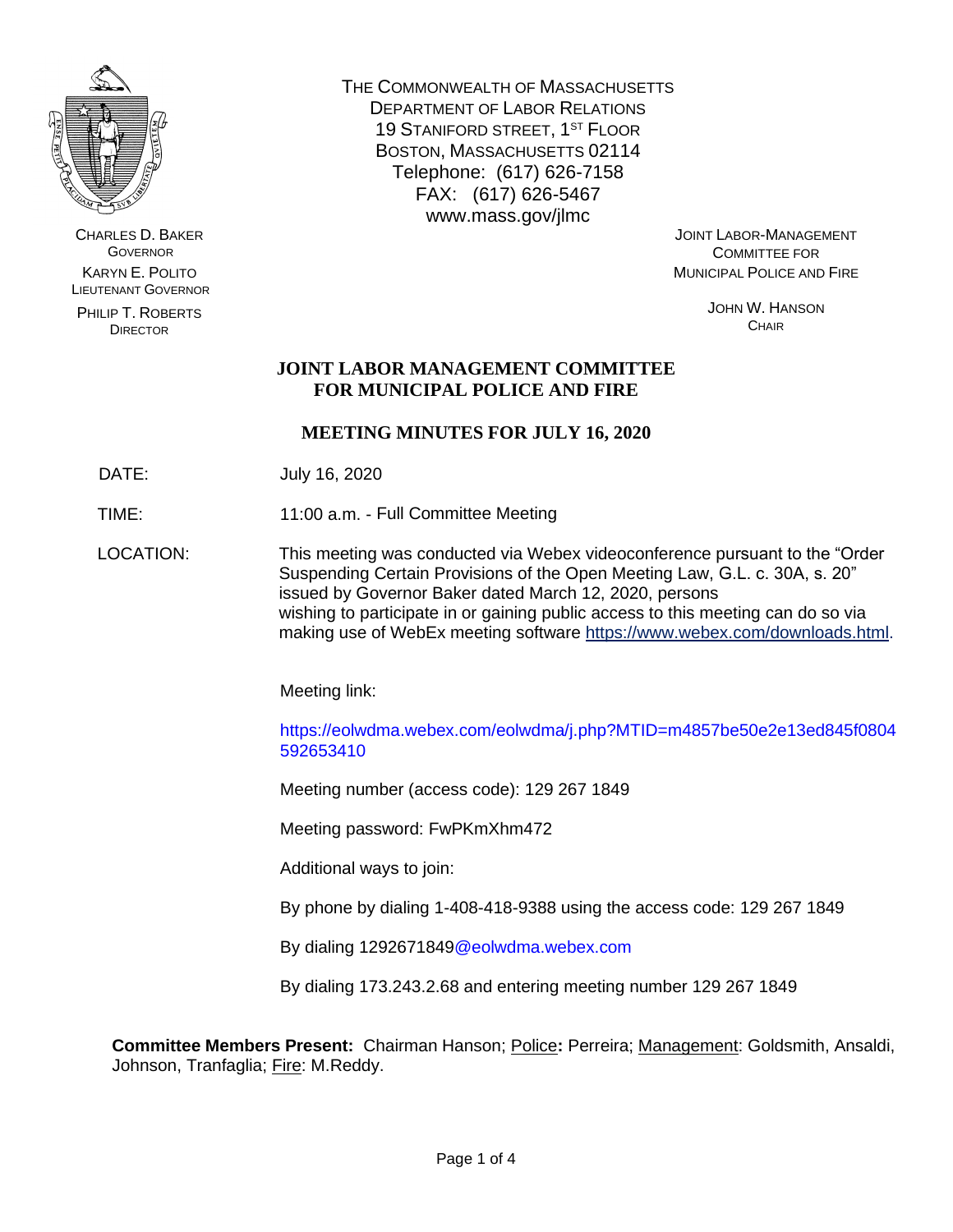**Alternates Present:** Fire: Cross, Keene; Police: DeMille ; Management: Bain, Hayes, Francis, Frederickson.

**Staff Present:** Cummings**,** Driscoll**,** Hubley, Morgado

**Others:** Philip Roberts

## **OPEN SESSION**

Chairman Hanson called the meeting to order at 11:06 A.M.

## • **Administrative Updates**

### Meeting Minutes:

o Vote to accept meeting minutes from June 25, 2020.

## **Motion by Cross, second by Goldsmith: to approve the minutes of the June 25, 2020, full Committee meeting.**

## **The Motion passed unanimously.**

o Vote to correct the minutes of the January 11, 2018 committee meeting.

No Action. Mr. Driscoll reported that the minutes had already been corrected at a previous meeting.

### Chairman's Report

Chairman Hanson apprised the Committee that the New Bedford Police Union, in case number JLM-19-7091, had filed a motion requesting his recusal from the 3(a) hearing in the case.

• *Review and Act on the following Petition, Jurisdiction and Awaiting Funding List (AFL) Cases:*

| Case No.       | Organization                  | <b>Mediator/Sr. Staff</b> | <b>Topic/Vote/Action</b> |
|----------------|-------------------------------|---------------------------|--------------------------|
| 1. JLM-20-8021 | <b>Falmouth Police Patrol</b> | GD, DC                    | Vote on Jurisdiction     |

Mr. Cummings briefed the Committee.

**Motion by Perreira, second by Goldsmith: to take jurisdiction in the case of Falmouth Police Patrolmen's Federation and the Town of Falmouth, JLM-20-8021.**

**The Motion passed unanimously.**

**Motion by Perreira, second by Goldsmith: to assign the following Committee members to the case of Falmouth Police Patrolmen's Federation and the Town of Falmouth, JLM-20-8021: Perreira/DeMille for Police and Frederickson for Management.**

**The Motion passed unanimously.**

2. JLM-18-6538 Lawrence Police Patrol DC, GD Move to Awaiting Funding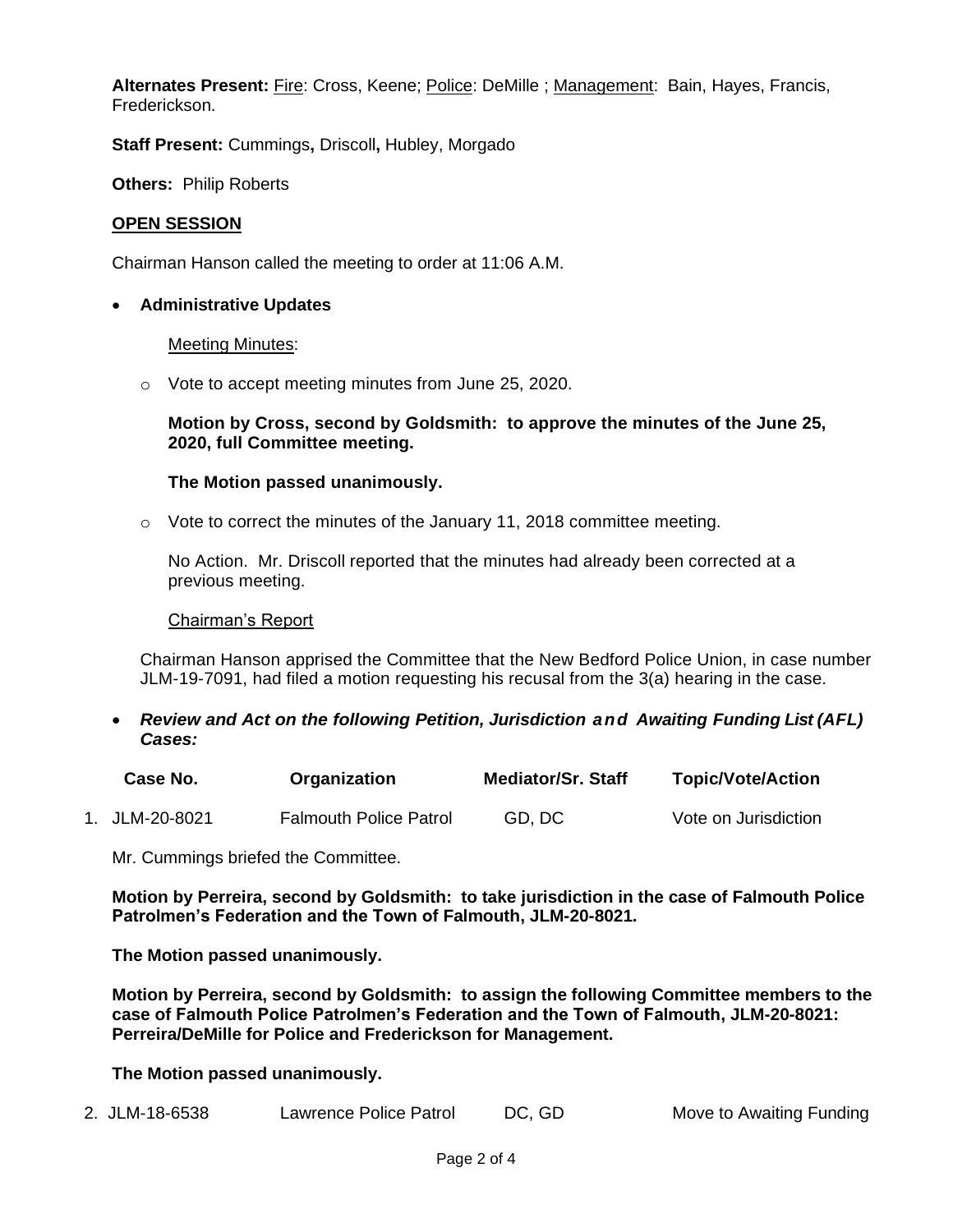Mr. Driscoll briefed the Committee.

## **Motion by Perreira, second by Goldsmith: to move the case to the Awaiting Funding List.**

## **The Motion passed unanimously.**

3. JLM-19-7562 Malden Fire **JOEH, GD Funded Remove** 

Mr. Driscoll briefed the Committee.

**Motion by Cross, second by Goldsmith: to remove the case from the Committee's docket as the contract has been funded by the City.**

## **The Motion passed unanimously.**

4. JLM-20-7878 Natick Fire **JOEH, DJM** Move to Awaiting Funding

Mr. Hubley briefed the Committee.

**Motion by Cross, second by Goldsmith: to move the case to the Awaiting Funding List.** 

### **The Motion passed unanimously.**

5. JLM-18-6914 Orleans Police Patrol DC, GD Funded Remove

Mr. Driscoll briefed the Committee.

**Motion by Perreira, second by Goldsmith: to remove the case from the Committee's docket as the contract has been funded by the Town.**

#### **The Motion passed unanimously.**

6. JLM-19-7433 Chelmsford Fire JOEH, GD Funded Remove

Mr. Hubley briefed the Committee.

**Motion by Cross, second by Goldsmith: to remove the case from the Committee's docket as the contract has been funded by the Town.**

### **The Motion passed unanimously.**

7. JLM-19-7526 Hudson Police Patrol DC, DJM Funded Remove

Mr. Morgado briefed the Committee.

**Motion by Perreira, second by Goldsmith: to remove the case from the Committee's docket as the contract has been funded by the Town.**

### **The Motion passed unanimously.**

8. JLM-19-7677 Acton Fire **Actom Fire** JOEH, DJM Funded Remove

Mr. Morgado briefed the Committee.